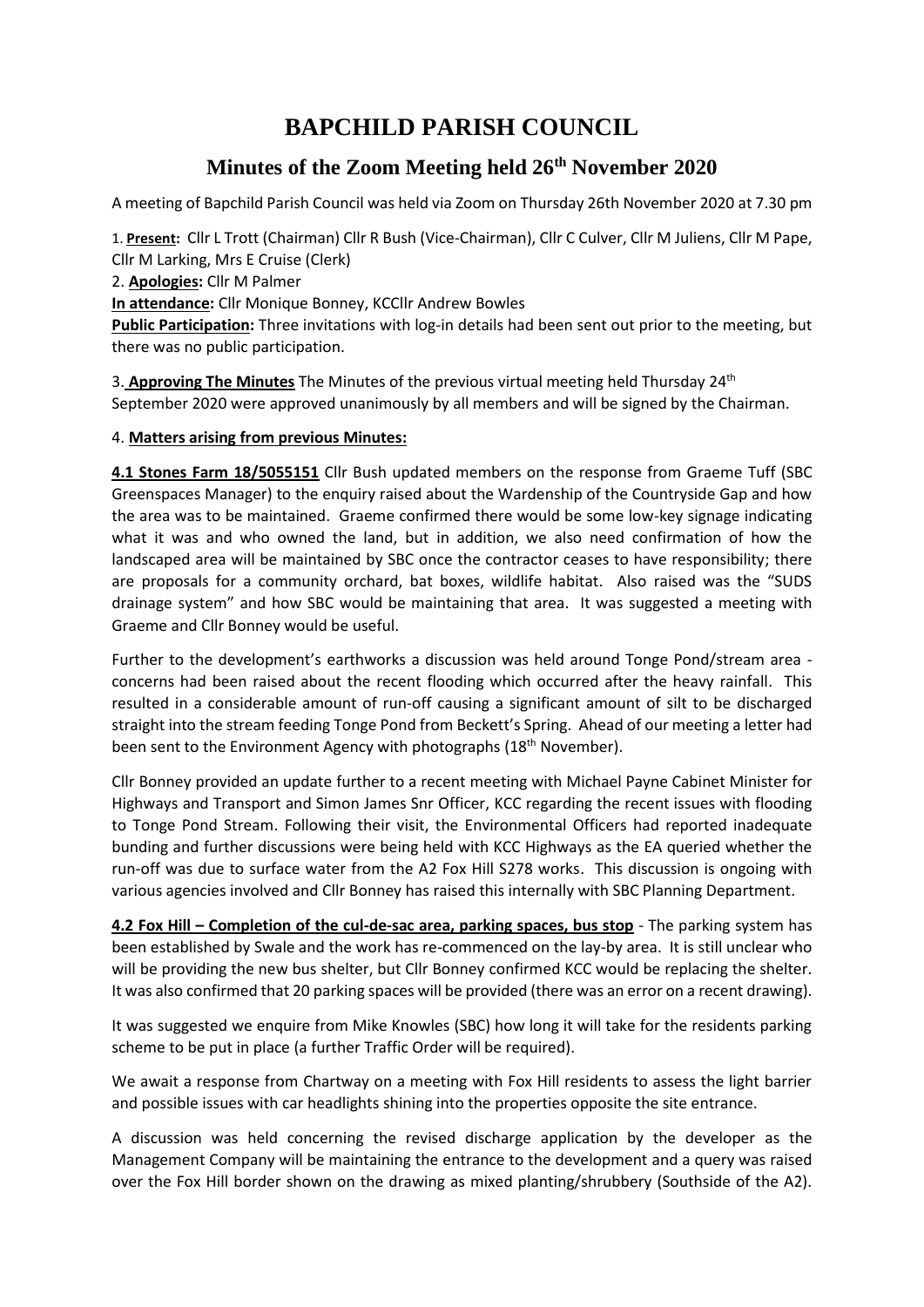This area is to be maintained by KCC Highways and not by the Management Company. KCCllr Bowles confirmed a Planning Application would need to be written to finally discharge that area showing both sides of the light barrier being maintained by KCC Highways. The Parish Council would like the area to be maintained uniformly. Cllr Bonney will follow this matter up with Michael Payne and Simon Jones.

4.3 **Amenity areas – update** – Further to the enquiry about the maintenance of the PROW area between Doubleday Drive and Morris Court Close, we received a response from Michael Ellis who confirmed following discussions with Gen 2 and KCC that the school is responsible for vegetation growing from their boundary into the footpath and the boundary is the edge of the tarmac path. Mr Ellis will be writing to the school. Also confirmed was the section of the path south of the amenity grass is on the KCC annual clearance contract. Photographic evidence of any issues was requested. Cllr Culver also mentioned the lighting column was obscured by tree growth (from the overgrown school trees) which needs reporting.

## 5. **Highway Matters**

5.1 **Swale JTB** – The next meeting will be 7<sup>th</sup> December 2020 and we have submitted information concerning our draft HIP for the Agenda, plus we await the results of a KCC traffic survey requested by Tonge Parish Council.

5.2 **Public Consultation Bapchild HIP** – Our Public Consultation ends 30th November 2020. We will be able to arrange a meeting with Sarah Ellcock (KCC Highways) early December, following collating the results of the consultation and writing up our draft HIP using the KCC Highways template format.

5.3 **Lighting Matters update** – The Clerk confirmed the Purchase Order has been submitted for a replacement lighting column outside 63 School Lane. Once we know the installation date we can write to the resident concerning this installation. We await a written report from Ken Bonner ahead of writing to the resident in Hempstead Lane concerning the lighting column which has been buried within a border/boundary wall. Once the budget has been approved, a decision to be made on approval of future replacement lanterns/columns.

5.4 **Flooding reported – bottom of Ashtead Drive** – The recent heavy rainfall caused flooding again at the bottom of Ashtead Drive. This was reported to KCC Highways who sent a lorry to pump out the water, but this is a long-standing issue, and members enquired whether further investigation by way of a camera to establish the cause of this is required. It was confirmed by KCCllr Bowles that planned maintenance of gullies has been stopped in rural areas by KCC and is on a request basis only.

#### 6. **Planning Matters**:

6.1 19/500607/FULL and 19/500606/SUB relating to 42-44 The Street 6.2 20/504155/FULL 58 Randle Way 6.3 20/504109/FULL Bapchild Post Office 17 The Street 6.4 20/504368/FULL 9 Avent Walk (Granted/permitted 10/11/2020) 6.5 Planning Application KCC/SW/0240/2020 Bapchild School

No comments were made concerning the listed planning applications.

7. **Fernfield Homes Ltd 8 Houses Site – Enforcement issues update** – Cllr Bonney attended a recent meeting with Andrew Spiers (Planning Officer) and the developer as there were concerns raised over areas which do not meet the planning meeting requirements. Items raised were over the landscape buffer zone, low level security lighting, secure cycle storage and an alternative soft landscaping scheme to be submitted. The landscaping of the buffer zone was an integral part of the planning permission. These conditions were set by SBC Planning Department prior to occupancy of the homes.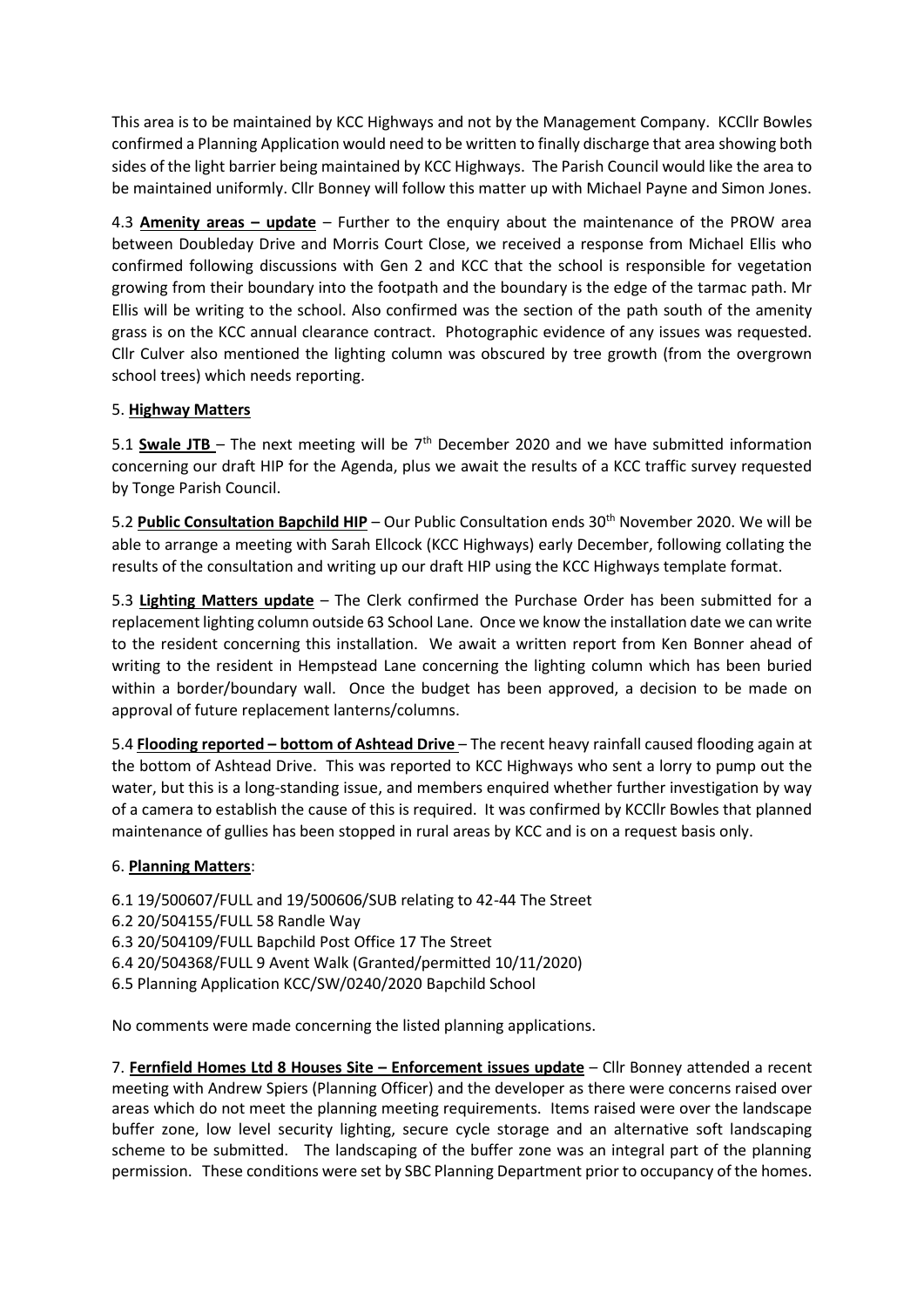Several of the properties have been sold and are occupied. This is ongoing and we await further information from Andrew Spiers via Cllr Bonney on these outstanding matters raised.

8. **Accounts** – prior to the meeting the Clerk had emailed out to all members the bank reconciliation reports for October and November with a balance to date. These were approved unanimously by all members and will be signed by the Chairman.

| 8.1   | Cheques/online   | <b>Details</b>                    | Amount   |
|-------|------------------|-----------------------------------|----------|
|       | payments already |                                   |          |
|       | made:            |                                   |          |
| 8.1.1 | 15/10/2020       | EDF 1-30 September                | 129.25   |
| 8.1.2 | 26/10/2020       | <b>Clerk Salary October</b>       | 388.53   |
| 8.1.3 | 30/10/2020       | Streetlights (Maintenance 3 of 4) | 352.91   |
| 8.1.4 | 16/11/2020       | EDF 1-31 October                  | 111.25   |
|       |                  |                                   |          |
| 8.1.5 | Cheques/online   |                                   |          |
|       | payments due:    |                                   |          |
| 8.1.6 | 26/11/2020       | <b>Clerk Salary November</b>      | 388.53   |
| 8.1.7 | November         | Reimburse Clerk Zoom Subscription | 143.88   |
| 8.1.8 | <b>Income</b>    |                                   |          |
|       | Due/Received:    |                                   |          |
| 8.1.9 | 25/09/2020       | Precept and Lighting Grant SBC    | 7,329.50 |
| 8.2.0 | 16/11/2020       | 12 months VAT claimed             | 1,597.15 |

The amounts (as tabled above and emailed out to all members in advance of the meeting) were approved by all members unanimously and the reimbursement of the Clerk for the Zoom subscription and November salary.

## *\*Important Note to all members with apologies from the Clerk. The numbering of the Minutes will follow the numbering as produced on the Agenda, but the numbering is out of sequence.*

11.0 **Adopting the Budget/Precept 2021/2022** – Prior to the meeting the Clerk emailed out to all members the Budget and Precept Report for 2021/2022 for their consideration.

**Motion 1:** To approve the budget for 2021/2022 as laid out in the "Budget for 2021/2022" spreadsheet.

**Resolved:** The Parish Council resolved to approve the budget for 2021/2022 as laid out in the "Budget for 2021/2022" spreadsheet.

**Motion 2:** To approve the Precept for 2021/2022 of £12,989.00

**Resolved:** The Parish Council resolved to approve the Precept for 2021/2022 of £12,989.00 as laid out in the Precept Report spreadsheet.

#### 12.0 **Any Other Business**

12.1 - Refurbishment of the noticeboard/map outside the village hall. Cllr Larking confirmed this matter is in hand.

12.2 - Cllr Culver brought to the attention of members an issue with a manhole cover which has dropped on the A2 near to the new traffic lights and new entrance to Stones Farm. This will be reported using the online reporting tool but also it needs to be established who will be responsible as this area of the A2 has recently been re-worked by Chartway as part of the re-modelling and entrance leading into Stones Farm.